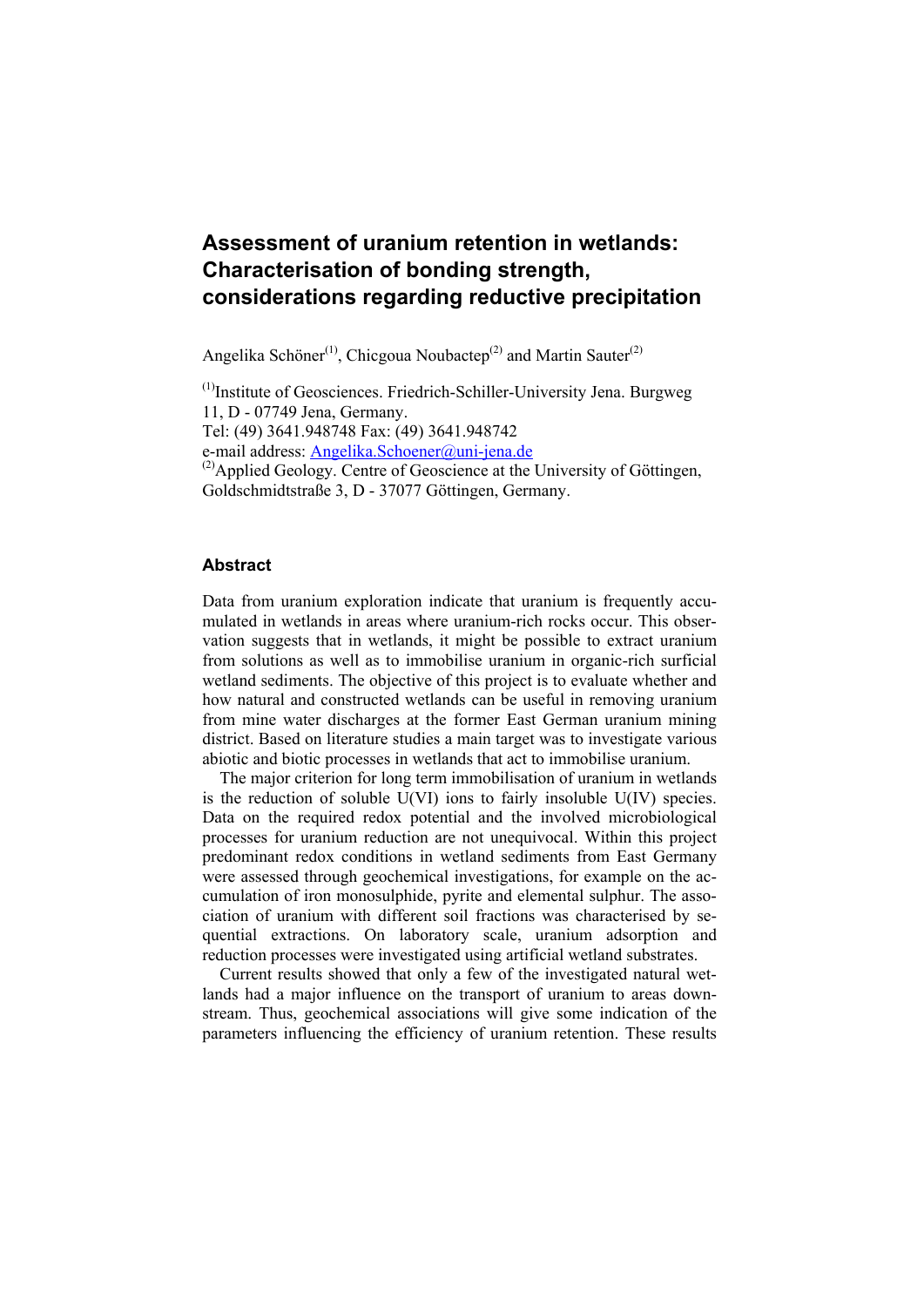together with previous studies outlined from a literature survey, will enable relevant processes to be evaluated. The objective is to give recommendations on the construction of artificial wetlands for uranium remediation.

# **1 Introduction**

Uranium bearing groundwater and seepage water is a well-known phenomenon in the environment of former uranium mining districts. These toxic discharges will be flushed out over long periods at low concentrations, therefore making water treatment expensive by means of conventional technologies. Alternatively, passive systems (e.g. permeable reactive barriers (PRB) and wetlands) for the removal of uranium from the water phase offer crucial advantages regarding costs and maintenance expenses. The term "wetland" is used for natural and artificial wet areas like bogs, swamps, fens, which are comparable to man-made reed beds for water purification. Various physical, chemical, and enzymatic processes (adsorption, reduction, precipitation) are capable of extracting uranium from the aqueous phase.

In natural aquatic systems uranium is stable as  $U(IV)$  or  $U(VI)$ , depending on redox conditions. Under reducing conditions uranium exists as mainly insoluble U(IV) mineral phases. In contrast, oxidised hexavalent U(VI) species are highly soluble. They are transported as soluble uranyl ion  $(UO_2^{2+})$ , usually complexed with major anions like carbonates and phosphates. Reduction from U(VI) to U(IV) causes uranium precipitation as stable secondary minerals, which are not necessarily re-solubilised if oxidative conditions re-occur. Therefore, the main target mechanism for long term fixation of uranium in wetlands is reduction.

A literature survey indicates that uranium is frequently accumulated in wetlands in areas where uranium-rich rocks occur [e.g. IDIZ et al. 1986, OWEN & OTTON 1995]. This suggests that it is possible to effectively remove uranium from solutions in wetlands as well as to sustainably immobilise uranium in organic-rich surficial wetland sediments [BARNES & COCHRAN 1993]. Attempts to reproduce this phenomenon of accumulation in pilot plants (small constructed wetlands) were carried out in the USA, Australia [AKBER et al. 1992, NOLLER et al. 1994], and since 1995 also in Germany [GERTH et al. 2001].

This study aims to increase our understanding of the process of uranium fixation in natural wetlands by (1) characterising hydrogeological parameters (pH,  $E_H$ ) in wetlands at the former uranium mining district of Wismut GmbH (East Germany), (2) collecting sediment samples at relevant sites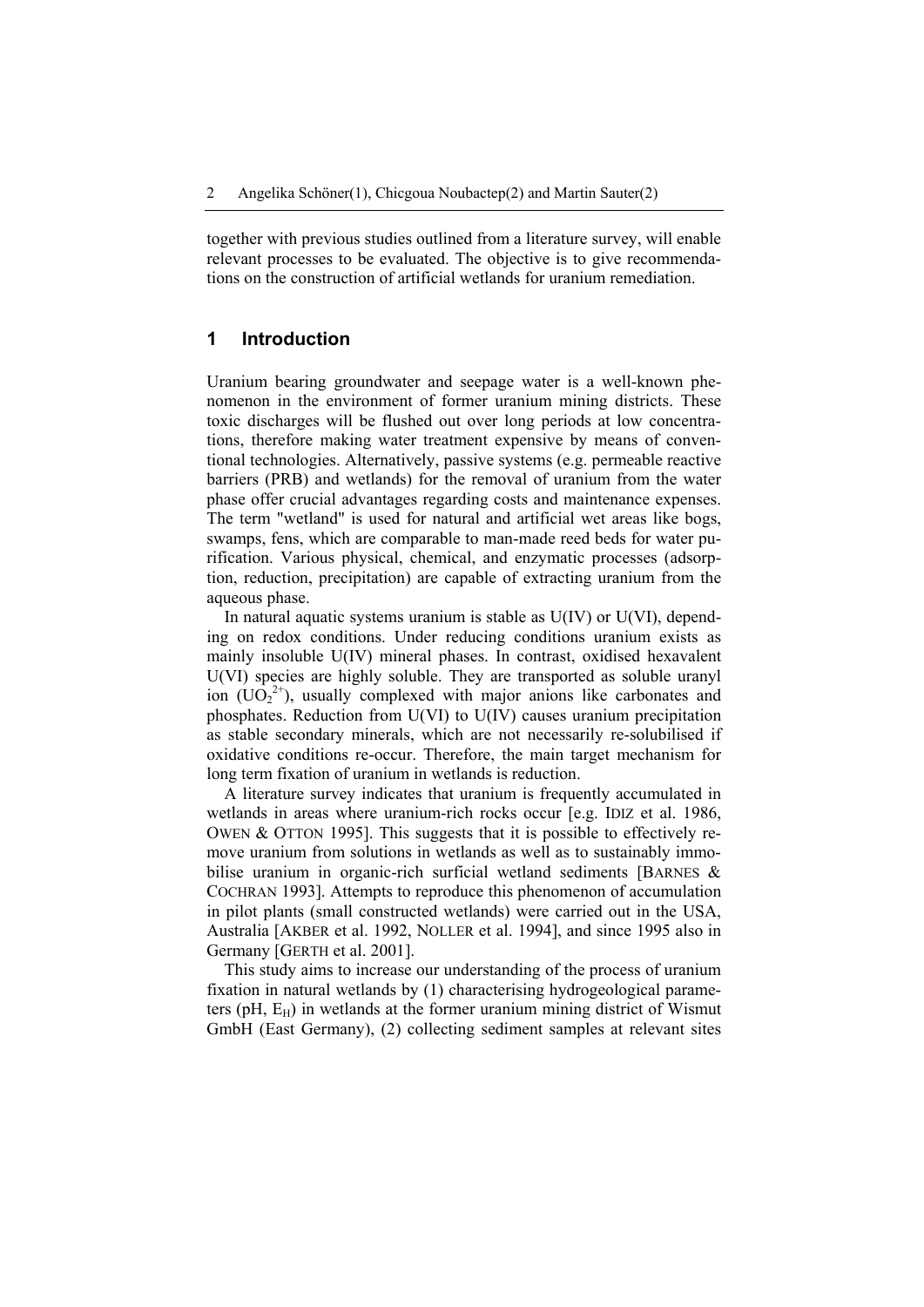and characterising them with hydrogeochemical methods, and (3) discussing the results on the basis of findings from laboratory experiments and literature data. It is expected that the results of this study will go some way towards improving current treatment system design, and therefore efficacy of artificial wetlands for uranium remediation.

# **2 Wetland projects dealing with uranium**

Geochemical processes which control the mobilisation and dissemination of uranium in the aquatic environment are outlined in numerous international research studies. In contrast, the general use of artificial wetlands was discussed only in a limited number of studies, which deal typically with the treatment of acid mine drainage. According to our knowledge, information on uranium immobilisation in artificial wetlands is published to a limited extent [e.g. SHINNERS 1996, DUSHENKOV 1997, VESELIC et al. 2002]. Generally, the majority of the published projects dealing with the topic "uranium accumulation in wetlands" focus on investigations of natural wetlands and/or wetland substrate, mainly in the context of geological deposits [e.g. OWEN & OTTON 1995] or repository research for spent fuel. The data show that uranium immobilisation in wetlands does work in principle, both with organic and inorganic wetland substrates. However, only assumptions are provided on the processes for uranium retention, since the relevant mechanisms were not investigated in more detail. Approximately a dozen projects concentrate on the construction of artificial wetlands for the treatment of complex metal loaded mine waters, including uranium. In brief, the long-term use of artificial wetlands for uranium retention has so far failed due to other factors such as high ammonia concentrations [VESELIC et al. 2002], or seriously decreasing efficacy of treatment due to unknown causes within few months. The processes which control the immobilisation of uranium are still not clear, particularly since this was not the focus of most of the studies performed.

# **3 Uranium accumulation in wetlands**

The process of uranium accumulation in wetlands can be considered as analogous with that of ore enrichment in sedimentary type uranium deposits. In such deposits, U(VI) minerals like carnotite and tyuyamunite form, and  $U(IV)$  oxide minerals such as pitchblende  $(UO<sub>2</sub>:2UO<sub>3</sub>)$  and coffinite  $(UO<sub>2</sub>:SiO<sub>2</sub>)$  occur in the less oxidised areas. As uranium (IV) minerals are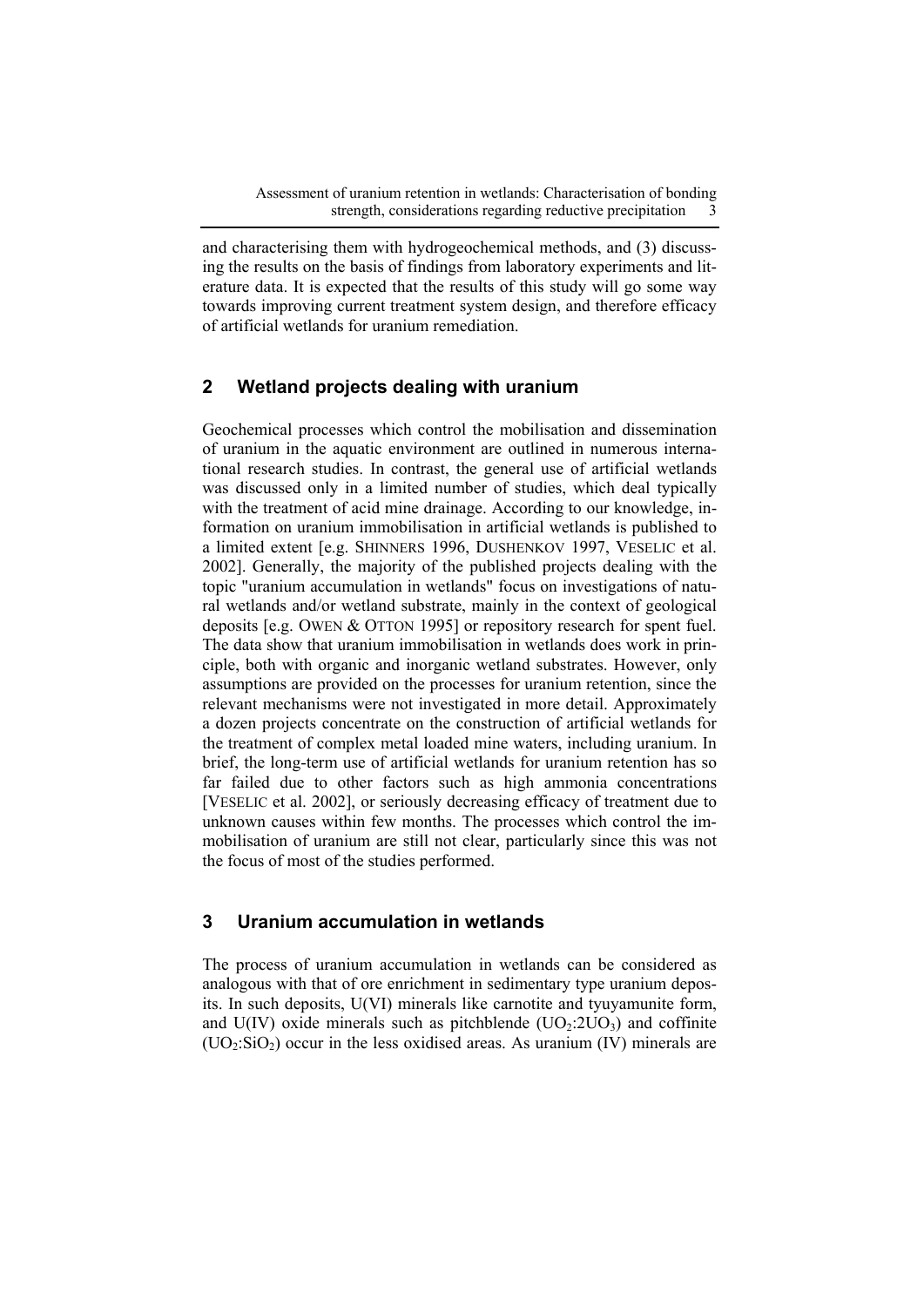relatively insoluble under reduced conditions, reductive precipitation of uranium minerals in wetland substrates could be a possible mechanism for eliminating uranium from mine water discharges, and for long-term fixing of the pollutant under anaerobic conditions. For effective uranium immobilisation the maintenance of reducing conditions within the wetland sediment is a matter of concern. Hence microbial mediated reduction of uranyl ions (U(VI)) may be very important [LOVLEY et al. 1991]. Regarding the necessary redox conditions for uranium reduction, contradictory statements can be found in literature. ABDELOUAS et al. [1998] describe uranium reduction parallel to manganese reduction. FRANCIS et al. [1994] assume manganese and iron reduction whereas DUFF et al. [1999] consider the beginning of uranium reduction noticable after mangenese and iron reduction. It remains to be determined whether chemical reduction of uranium is the significant immobilisation mechanism in natural uranium accumulating wetlands, and if so can this be applied as a model for designing artificial wetlands.

Adsorption by plants or inorganic substrates is also a significant mechanism for uranium retention in wetlands [e.g. DUFF et al. 1999]. Initial fixation of uranium may be due to adsorption, rather than due to reductive precipitation of uranium minerals [ZIELINSKI et al. 1987]. PAYNE et al. [1998] discuss the importance of factors such as pH, kinetics, organic components and solute concentrations for sorption. Although uranium sorption on wetland sediments may be very strong, it is not an irreversible process, so release of uranium must be expected.

#### **4 Data assessment at natural wetlands**

In the context of a doctoral thesis several uranium accumulating wetlands were sampled. They formed naturally in the reclamation area of the former East German uranium mining district of Wismut GmbH. More than 20 locations with natural wetlands within the vicinity of the former mining area Ronneburg were explored altogether. Ten of these wetlands were chosen for hydrogeochemical investigations. Analyses and laboratory tests of soil and water samples were used to evaluate the remediation potential of these wetlands for uranium. In summary, uranium is not enriched in the soil horizons of the investigated wetlands, compared to soil samples from the surrounding area. The observations and analyses indicate that no suitable environmental conditions could develop or had developed for removing uranium quantitatively from solution and fixing it in the wetland setting.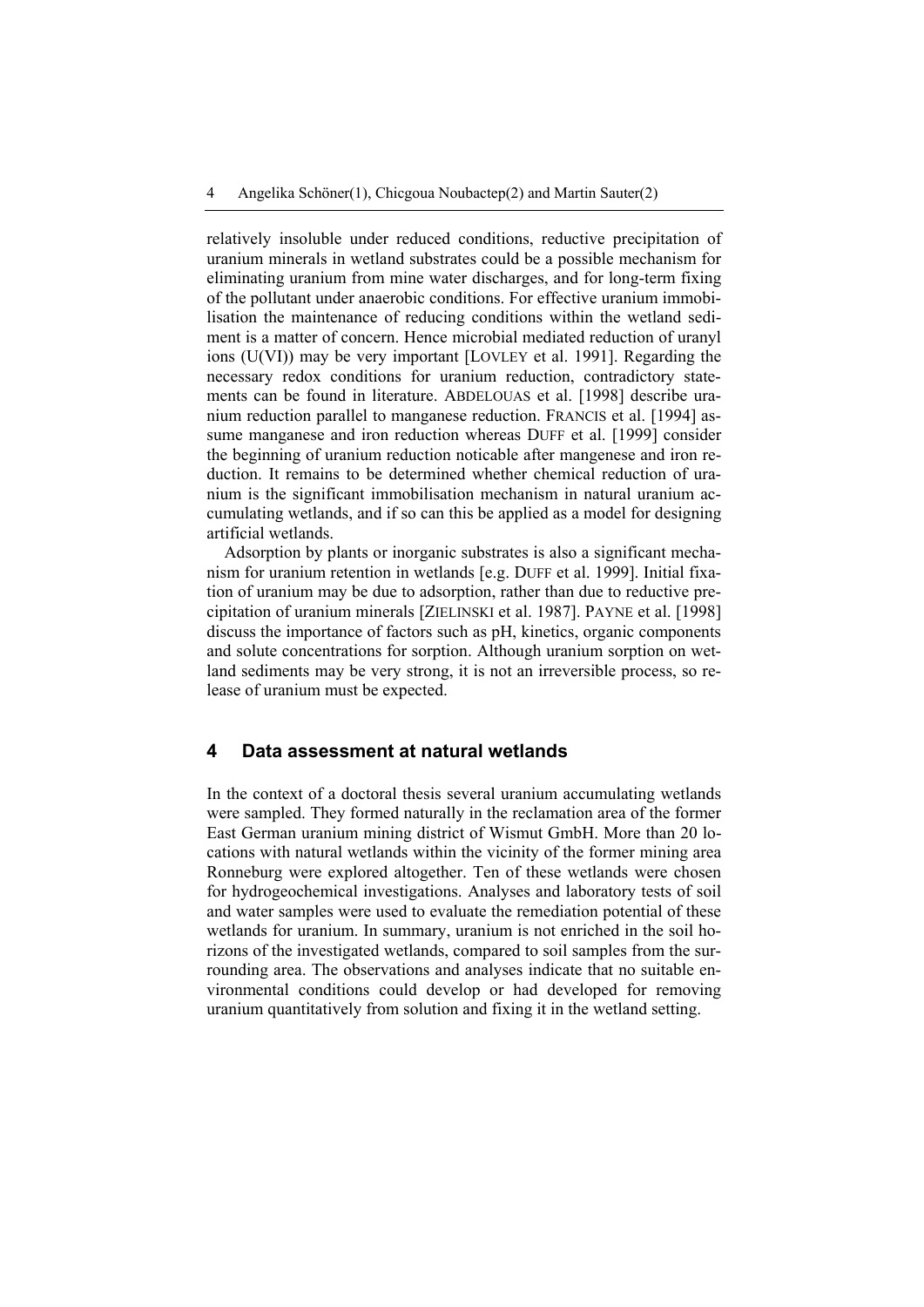Assessment of uranium retention in wetlands: Characterisation of bonding strength, considerations regarding reductive precipitation

In the vicinities of the former uranium milling site at Seelingstaedt and Zwickau however, three organic-rich wetlands were explored, in which uranium had clearly accumulated since the beginning of the milling process approximately 40 to 50 years ago. At these three locations in Thuringia and Saxonia, hydrogeological surveying and sampling was performed to characterise the hydrogeochemistry and redox conditions of the sediment and water phases in detail. Furthermore, the wetland's influence on the groundwater was evaluated by means of quantifying uranium immobilisation.

#### **4.1 Uranium distribution**

From wetland soil and pore water analyses, depth profiles of the uranium distribution in three wetlands were determined and enrichment factors were calculated. In each case, the uranium outflow concentration is lower than the inflow concentration. Uranium contents of the wetland substrates were enriched up to 2000 times compared to pore water values. However, there is no obvious connection between uranium concentration and analysed organic carbon content  $(C_{org})$ , or redox potentials  $(E_H)$  measured in soils and pore waters. In two of the locations, the measured potential  $(E_H)$ suggests chemical reduction and precipitation. However, the highest soil uranium concentrations were found in horizons in which the measured redox potential does not permit reduction of uranium. Paradoxically, most uranium is also fixed in the wetland in which neither anaerobic nor anoxic conditions were present at the time of sampling. These contradictory observations could be explained in two ways: (1) the electrochemical  $E_H$ measurements are not reliable (see below), or (2) uranium was not immobilised in reduced form. In order to confine the environment conditions, extractions of inorganic sulphur (TRIS) were performed (see below). The results show that only small amounts of reduced sulphur were fixed in the wetland soils. That may indicate that microbiological sulphate reduction was not a dominant process in these wetlands. In order to reveal the main uranium immobilising mechanism (e.g. sorption or reduction), sequential extractions were carried out at sediment samples of the 22 investigated horizons, following the protocol of MILLER et al. [1986]. The data illustrate the association of uranium to particular soil fractions. The association of sulphur species and heavy metals in the individual extraction solutions are also investigated.

Regarding the vertical distribution of uranium in the investigated profiles, it is noticeable that the highest uranium concentrations occur in the upper 20 cm of the wetland soils independent of  $C_{org}$  content or macro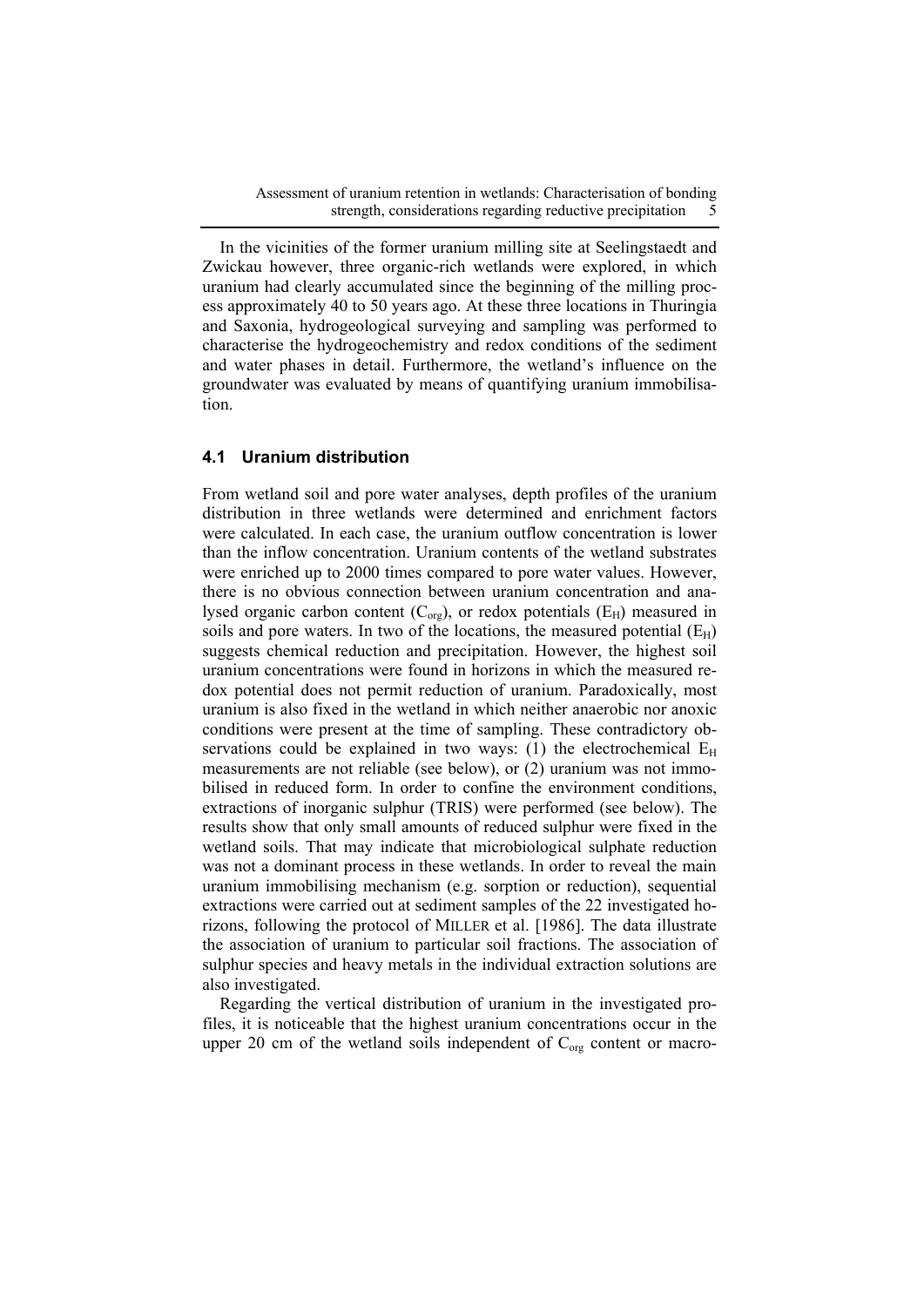scopic composition. Below that topmost horizont a decrease with up to 75 to 90 % is found, even though one wetland consists of homogeneous *Sphagnum spp.* moss up to 50 cm depth. That leads to the assumption that, between water and wetland soil, a contact zone of intensive exchange is limited to horizons close to the surface. The observed uranium enrichment may result from the implied flow pattern, seepage flowing through the uppermost decimetres of the wetland sediments. Similar observations at mining stockpile leachates were published by EGER et al. [1980], regarding the retention of nickel and copper in wetland sediments.

#### **4.2 Hydrochemistry**

With regard to assessed  $E_H$  values (electrochemical  $E_H$  measurements) and pH values, thermodynamic uranium reduction should have taken place in most of the investigated horizons. Equilibrium computations (PhreeqC) based on horizon-wise pore water analyses imply a supersaturation of oxidised and reduced uranium minerals for individual horizons. Further investigations with REM (scanning electron microscope + microprobe) and XPS (X-ray photoelectron spectroscopy), however, could not reveal positive findings, so with these methods uranium could not be proven to be present in any of the samples. The reason therefore may be that either the instrumental detection limit for uranium was not exceeded and/or the uranium precipitates were too small to be detected by means of REM. It may be possible that the precipitation of uranium minerals was kinetically impossible.

Correlation of uranium concentrations with pH values and possible sorptive ligands do not imply a dominant uranium association with special ligands.

#### **4.3 Sulphur extraction (TRIS)**

The mine water discharges flowing into the wetlands show high to very high sulphate concentrations. The redox conditions during sedimentation can be deduced from the proportions of different sulphur species. When compared to direct  $E_H$  measurement with redox electrodes, this indirect determination allows for the difficulties of electrochemical potential methods to be circumvented (e.g. duration of equilibrating). As a result of  $E_H$  measurements (combined glass electrodes, WTW Co., Germany),both in situ as well as freshly centrifuged pore water, it can be concluded that the determined redox potentials at the investigated wetlands do not correlate with  $C_{org}$  content, mineral phases, or redox couples in solution. It is therefore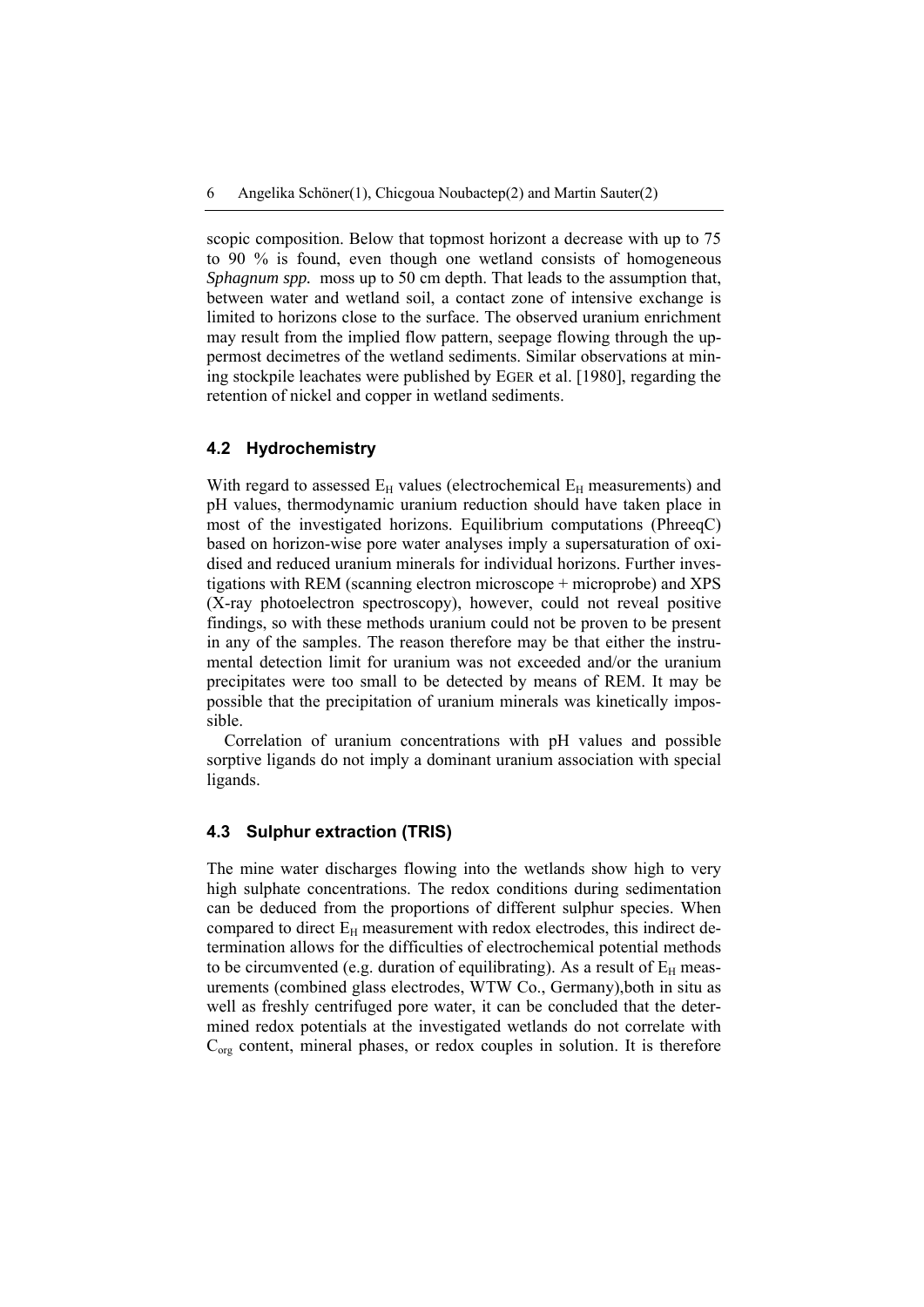assumed that, despite 20 minutes measuring period, in these environments no relevant  $E_H$  values are available from electrochemical potential measurements. This problem was also described by SCHULTE-EBBERT & HOFMANN [2000] after long-term redox measurements in anaerobic environments, as equilibrium still had not established after 60 hours of measuring time.

In order to determine the prevailing redox conditions in uranium containing wetlands from the former East German uranium mining districts more reliably, total reduced inorganic sulphur (TRIS) speciation in sediments from the wetlands were performed, and the association of sulphide sulphur and reduced heavy metal phases was investigated. The extraction method was developed after CANFIELD [1989], FOSSING & JØRGENSEN [1989] and HSIEH & YANG [1989] and was performed at the Centre for Environmental Research (UfZ) Magdeburg.

In summary, based on data from the sulphur extractions it can be concluded that conditions for sulphate reduction have not yet been established in the wetlands; this is important as uranium reduction occurs under similar conditions [LOVLEY & PHILLIPS 1992, BARNES & COCHRAN 1993, DUFF et al. 1999]. This observation along with the temporal variability of redox processes lead us to further conclude that uranium reduction has not been substantial in this environment so far.

## **5 Uranium co-precipitation with iron oxides**

The mechanism of uranium uptake from aqueous phases by secondary iron minerals (oxides, hydroxides - iron corrosion products) was investigated with laboratory experiments. For this purpose, aqueous uranium solutions were allowed to react with a scrap iron (metallic iron -  $Fe<sup>0</sup>$ ). NOUBACTEP et al. [2002, 2003] had shown that under these conditions, aqueous uranium is fixed through co-precipitation with iron corrosion products. In this study, co-precipitation experiments were conducted for five months with 200 mg/L U and 16 g/L  $Fe<sup>0</sup>$ . In some experiments, the co-precipitation was favoured by adding a pyrite mineral (FeS<sub>2</sub>) to the system (system "Fe<sup>0</sup> +  $FeS<sub>2</sub>$ "). Since  $FeS<sub>2</sub>$ -addition considerably retards the process of coprecipitation of uranium [NOUBACTEP et al. 2003] with the corrosion products, it is expected that the crystallinity of the corrosion products will be sufficient for uranium detection by means of spectroscopic (XRD, XPS) and microscopic (REM) techniques.

First results show that XRD was not able to detect uranium in the mass of corrosion products, although calculations showed that corrosion prod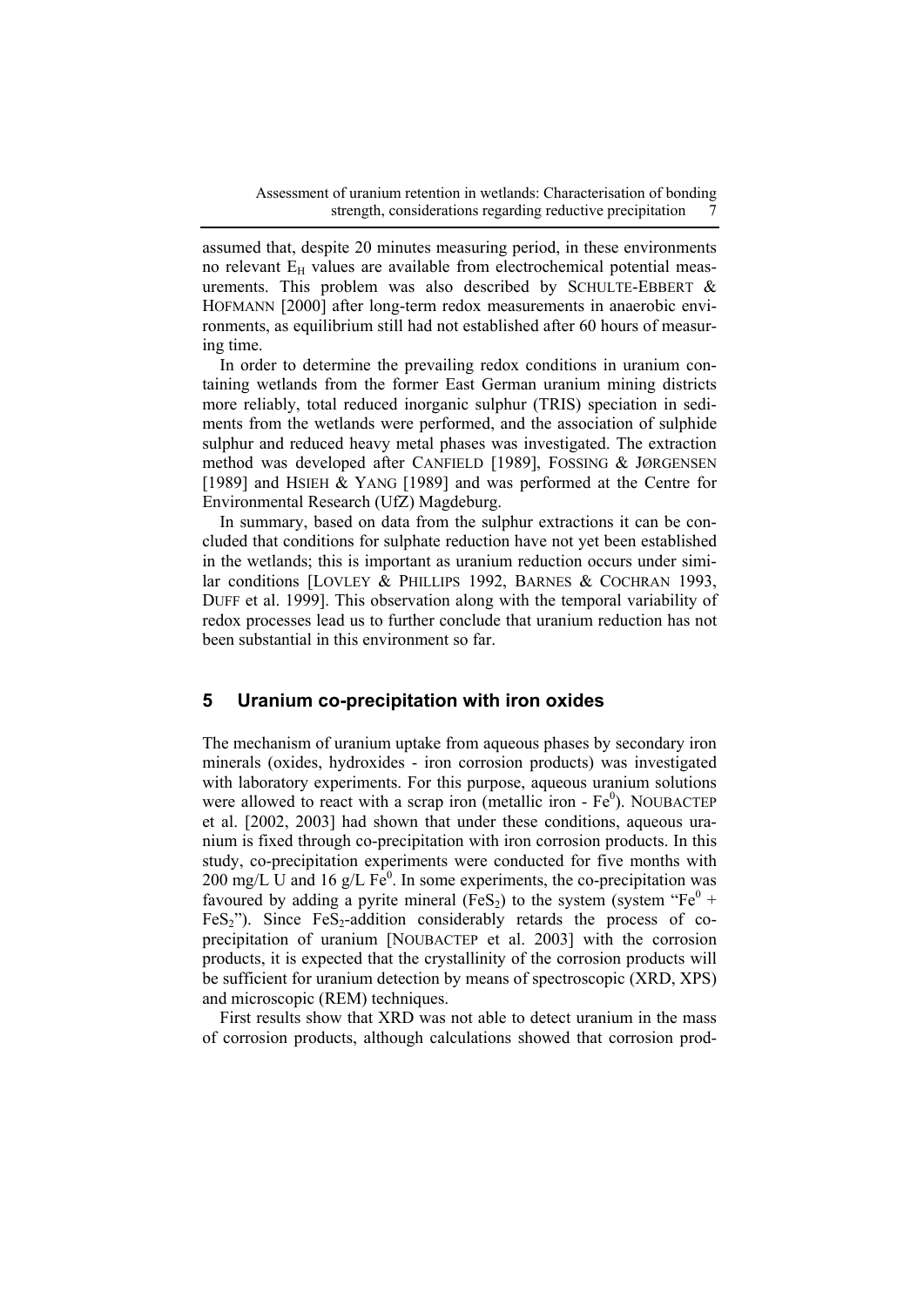ucts contained up to about 50 wt.-% uranium. These results suggest that uranium could be present in more complex natural samples, but may not be detectable by simple techniques.

## **6 Preliminary conclusions and further work**

Based on field and laboratory investigations the following statements are possible:

- Adapted from preliminary computations, some pore water horizons of the investigated wetlands are, with regard to uranium, thermodynamically supersaturated.
- The wetland with lowest  $C_{org}$  content exhibits the smallest uranium enrichment. However, the highest uranium concentrations do not coincide with the horizons with the highest  $C_{org}$  contents. There is no evidence for correlation of  $C_{org}$  with uranium content in the investigated profiles. This may indicate that organic carbon does not play a crucial role for uranium retention. From sequential extractions (analysis data expected) it will be revealed to what extent uranium is associated with the organic soil fraction. Further investigations on differences in the organic substrates are planned.
- Uranium is mainly enriched in the upper 20 cm of the investigated wetland substrates. Possible causes (e.g. flow preferences, uranium enrichment by plant biomass, microbial settlement) are to be evaluated.
- Direct redox measurements in the investigated locations are not interpretable and supply paradox values compared to other physicochemical and mineralogical parameters obtained. Thus the redox environment is better characterised by combining results from inorganic sulphur extraction, sequential extraction and X-ray diffraction data (analyses data expected).
- In the wetland horizon, in which most uranium is fixed, uranium reduction is an enrichment process which can be excluded  $(O<sub>2</sub>$  content and indirectly determined redox environment). Physicochemical processes are more probable for the retention of uranium in peat horizons [e.g. IDIZ et al. 1986]. Additional statements will be possible from expected analyses data.
- From laboratory experiments on uranium removal (co-precipitation) through iron materials and subsequent remobilisation experiments it could be concluded that the uranium uptake from solutions in iron rich environments is reversible to some extent. Therefore, from iron rich dis-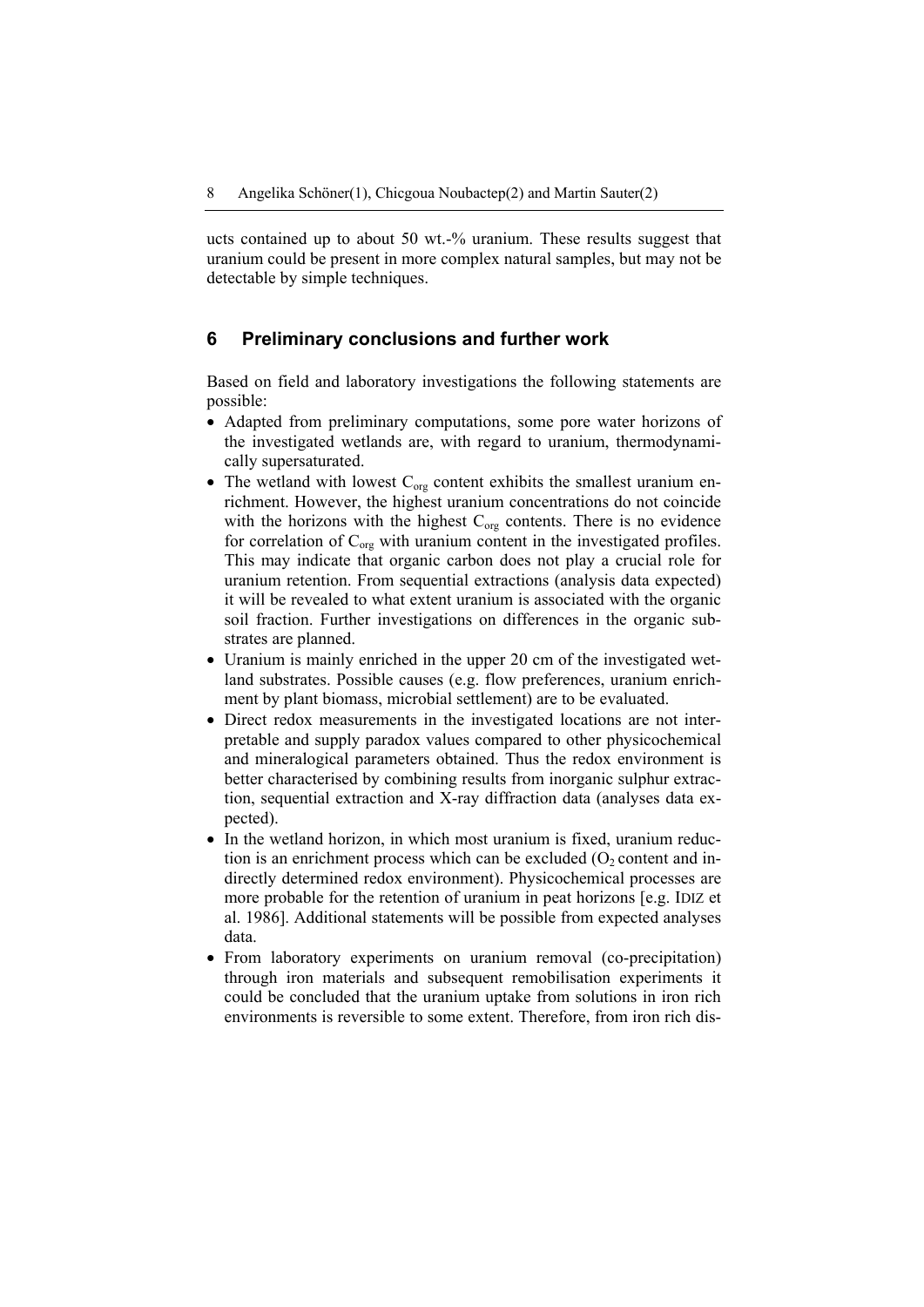charges a sustainable geochemical isolation of uranium in wetlands cannot be guaranteed.

## **7 Acknowledgments**

Wetland sampling was kindly authorised by Wismut GmbH / Wisutec GmbH. The authors express their gratitude to Dr. K. Friese, Dr. E. Bozau and C. Völkner from the UfZ Magdeburg for enabling and introducing TRIS extractions.

This study was partly supported by Thuringia's Ministry for Science, Research and the Arts.

# **8 References**

- Abdelouas A, Lutze W, Nutall E (1998) Chemical reactions of uranium in ground water at a mill tailings site. *J. Cont. Hydr.,* 34, 343-361
- Akber RA, Johnston A, Hancock G (1992) Adsorption of radionuclides and other solutes in a natural wetland system. *Rad. Prot. Dosim.,* 45, 293-297
- Barnes CE, Cochran JK (1993) Uranium geochemistry in estuarine sediments: controls on removal and release processes. *Geochim. Cosmochim.* Acta, 57(3), 555-569
- Canfield DE (1989) Reactive iron in marine sediments. *Geochim. Cosmochim. Acta,* 53, 619-632
- Duff MC, Amrhein C (1996) Uranium(VI) adsorption on goethite and soil in carbonate solutions. *Soil Sci. Soc. Am. J.,* 60, 1393-1400
- Duff MC, Hunter DB, Bertsch PM, Amrhein C (1999) Factors influencing uranium reduction and solubility in evaporation pond sediments. *Biogeochemistry*, 45, 95-114
- Dushenkov S, Vasudev D, Kapulnik Y, Gleba D, Fleisher D, Ting KC, Ensley B (1997) Removal of uranium from water using terrestrial plants. *Env. Sci. Techn.,* 31, 3468-3474
- Eger P, Lapakko K, Otterson P (1980) Trace metal uptake by peat: Interaction of a white cedar bog and mining stockpile leachate. Proc. 6th Intern. Peat Congress, Duluth, Minnesota, U.S.A, 17-23 August 1980, 542-547
- Fossing H, Jørgensen BB (1989) Measurement of bacterial sulphate reduction in sediments: evaluation of a single-step chromium reduction method. *Biogeochemistry*, 8, 205-222
- Francis AJ, Dodge CJ, Lu F, Halada G, Clayton C (1994) XPS and XANES studies of uranium reduction by Clostridium sp. *Env. Sci. Technol.,* 28, 636-639
- Gerth A, Hebner A, Kiessig G, Küchler A (2001) Behandlung von Bergbauwässern in Constructed Wetlands. *Wasser, Luft u Boden,* 45(7/8), 49-50, 52